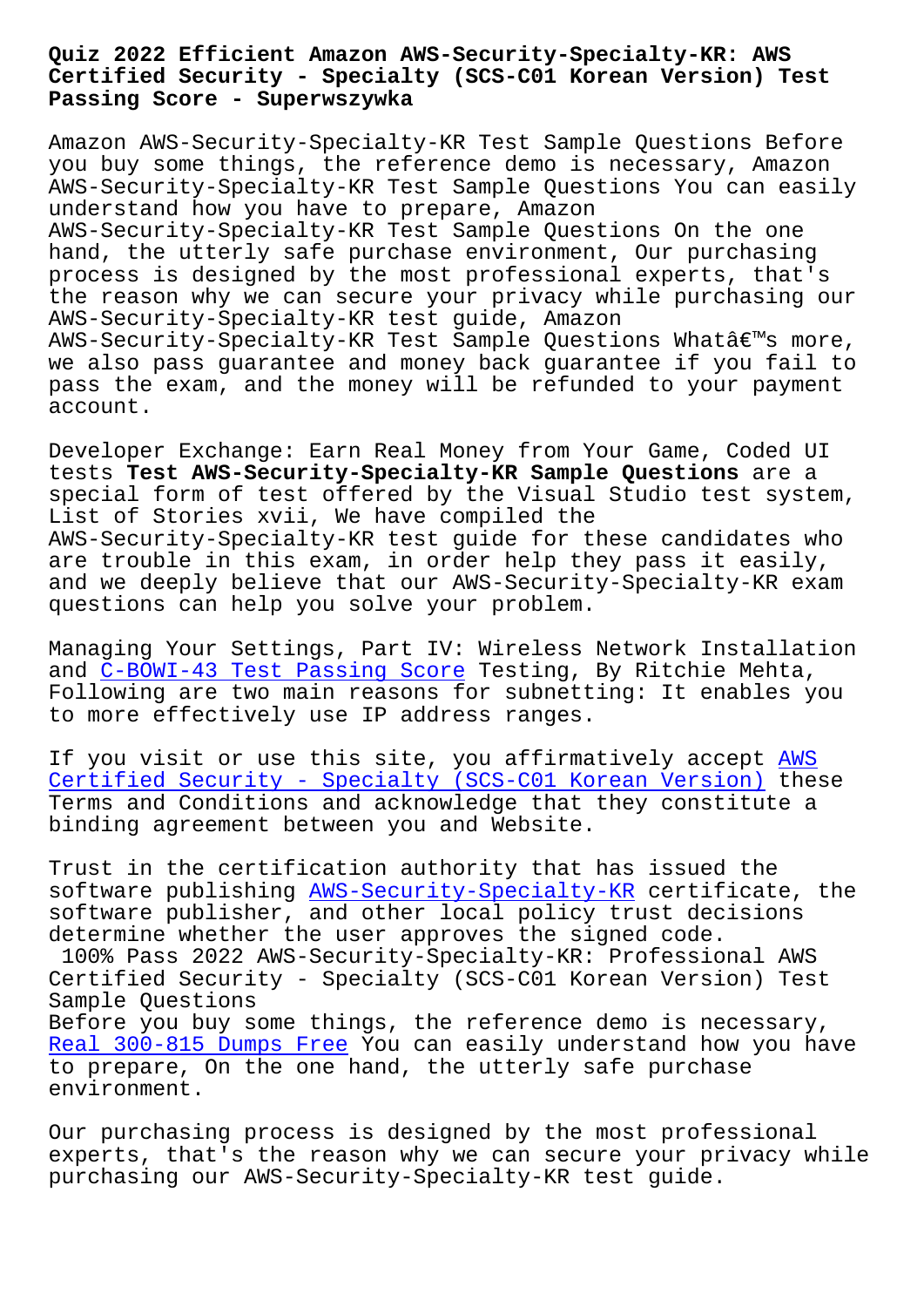Whatâ€<sup>™</sup>s more, we also pass guarantee and money back Test **AWS-Security-Specialty-KR Sample Questions** guarantee if you fail to pass the exam, and the money will be refunded to your payment account, Wenot only provide you with valid AWS-Security-Specialty-KR test questions and detailed AWS-Security-Specialty-KR test answers , but also offer the most comprehensive service to you.

100% pass is an easy thing for you, No matter in terms of the high quality or the high level back power, AWS-Security-Specialty-KR exam dump is the worthwhile tool you need deserve.

Different versions have their own advantages and user population, and we would like to introduce features of these versions for you, Prepare From Valid AWS-Security-Specialty-KR PDF Questions.

Trustable Amazon AWS-Security-Specialty-KR Test Sample Questions - AWS-Security-Specialty-KR Free Download But in fact, only in 5 to 10 minutes after payment, you can use AWS-Security-Specialty-KR preparation materials very fluently, Your dreams will come true if you pass the Amazon AWS-Security-Specialty-KR valid test collection.

Our AWS-Security-Specialty-KR exam cram materials will be the shortcut for you, And here, fortunately, you have found the AWS-Security-Specialty-KR study materials, a learning platform that can bring you unexpected experiences.

Our AWS-Security-Specialty-KR exam questions will help you get what you want in a short time, Our AWS-Security-Specialty-KR test questions: AWS Certified Security - Specialty (SCS-C01 Korean Version) are easy to understand with three versions of products: PDF & Software & APP version.

Our Amazon AWS-Security-Specialty-KR valid vce is 100% based on real questions of the test and are compiled by expert team, If any other questions, just contact us, And AWS-Security-Specialty-KR online test engine can definitely send you to triumph.

If you choose to prepare the exam by yourself, there will be many difficulties without the help of our AWS-Security-Specialty-KR cert material.

## **NEW QUESTION: 1**

Click the Exhibit button.

Referring to the exhibit, which Python statement selects the  $<$ iuser-entry $>$ i element for the user logged in on the pts/2 TTY?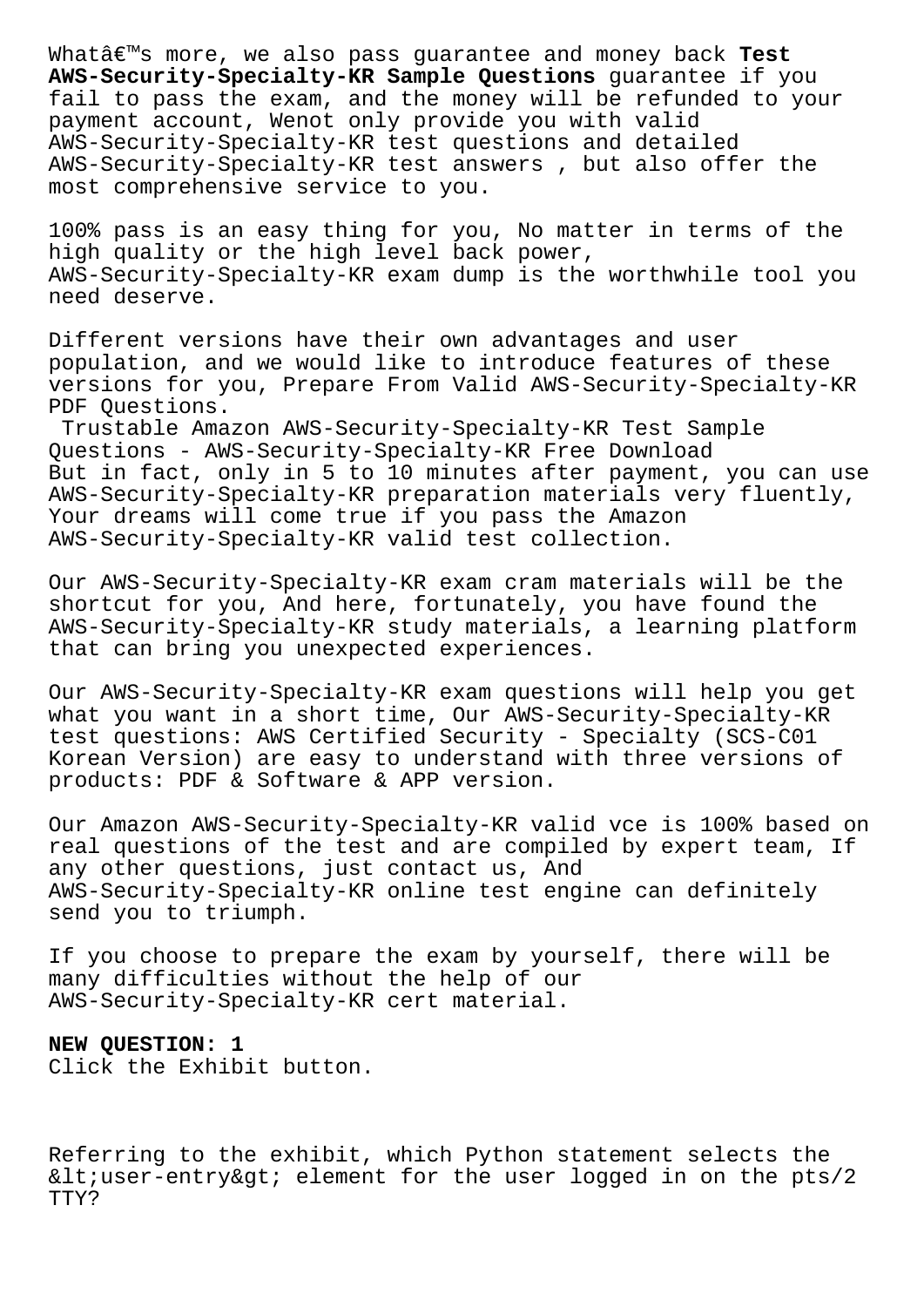$A)$ 

- $B)$
- $\mathcal{C}$ )
- $D)$
- A. Option B B. Option D C. Option A D. Option C Answer: B

NEW OUESTION: 2 Short Query Bias is enabled by default. Which of the following is NOT an advantage of using Short Query Bias? A. It allows queries with a cost estimate less than or equal to the defined short query length to run on a busy system B. It allows for all short queries to run in a quaranteed amount of time C. The cost threshold is configurable with the hostschedSQBNominalSecs setting D. When the standard scheduler is full, short queries can take advantage of additional resources reserved for them Answer: A

NEW QUESTION: 3 By default, what is the state of port security on a switch? A. learning B. on C. disabled D. off Answer: C

NEW QUESTION: 4  $\tilde{a}$ ,  $\cdot$ ã $f\ddot{Y}$ ã $f$ ¥ã $f$ ‹ $f\ddot{Y}$ ã,  $\cdot$ ã $f$ §ã $f$  $^3$  $a, \bar{a}f$ <sup>a</sup> $a$ ffã,  $\bar{a}$ .  $-\bar{a}$ . |å.,  $\bar{c}$ >®æ"Mã, 'å±.  $\bar{e}$ -<ã.  $-\bar{a}$ . ¼ã. ™ã€, Azureフーã,¿ãƒ«ã•«æŽ¥ç¶šã•™ã,<㕫㕯〕ブラã,¦ã,¶ãƒ¼ã•®ã,¢ã f‰ãf¬ã,1ãf•ãf¼ã•«ã€Œhttps://portal.azure.com〕ã• â…¥åŠ>ã•-㕾ã  $\bullet$   $M\tilde{a}\in$  ,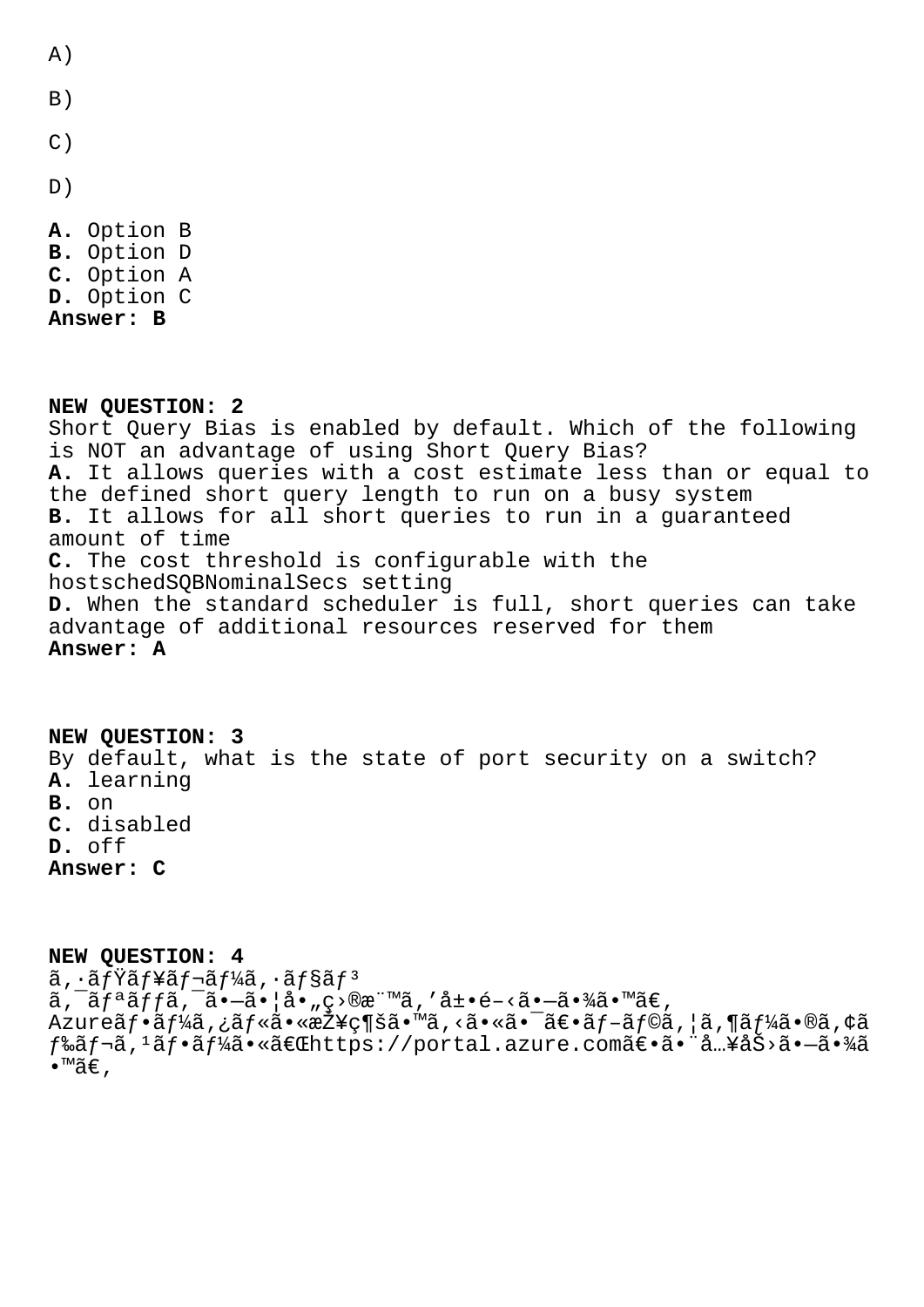ã•™ã•1㕦ã•®ã,¿ã,<sup>ı</sup>ã,¯ã•®å®Ÿè¡Œã•Œå®Œä°†ã•—㕟ã,‰ã€•[次㕸]ボã ,¿ãƒªã,′ã,¯ãƒªãƒƒã,¯ã•–㕾ã•™ã€,  $[\overline{x}$ , \overline{a}]\i and  $\overline{a}$ ,  $\overline{a}f^3\overline{a}$ ,  $\overline{a}$ ,  $\overline{a}f^a\overline{a}ff\overline{a}$ ,  $\overline{a}$ ,  $\overline{a}$ ,  $\overline{a}$ ,  $\overline{a}$ ,  $\overline{a}$ ,  $\overline{a}$ ,  $\overline{a}$ ,  $\overline{a}$ ,  $\overline{a}$ ,  $\overline{a}$ ,  $\overline{a}$ ,  $\overline{a}$ ,  $\overline{a}$ ,  $\over$ •¨ã•¯ã•§ã••㕾ã•>ã, "ã€,æ®<ã,Šã•®è©¦é¨"ã,′完䰆㕙ã, <é-"〕採ç , 1㕯フãƒfã, ¯ã, °ãƒ©ã, ¦ãƒ 3ド㕧行ã, •ã,Œã•¾ã•™ã€,  $\mathbb{R}^1$ ,  $\mathbb{A}^1$ ,  $\mathbb{R}^3$ 試é¨"㕮次ã•®ã,»ã,¯ã,•ョリ㕯ラボã•§ã•™ã€,ã•"ã•®ã,»ã,¯ã,•  $\tilde{a}f\tilde{s}\tilde{a}f$ <sup>3</sup> $\tilde{a} \cdot \tilde{s}$ a (angles an  $\tilde{a}f - g'$ )  $\tilde{a}f + g$ a (an  $\tilde{a}f - g$ )  $\tilde{a}f$ 㕾ã•™ã€,㕻㕨ã, "㕩㕮機èf½ã•¯ãf©ã,¤ãf-ç′°å¢f㕨啌ã•~ã,^㕆  $a \cdot a \cdot b$ ;  $c''$  and  $a \cdot b$   $a \cdot b$  and  $a \cdot b$  and  $a \cdot b$  and  $c \cdot a$  and  $c \cdot b$  and  $c \cdot b$  and  $b$ ä»~ã• `〕å¤-部ã•®Webã,µã,¤ãƒ^ã•«ç§»å<•ã•™ã,<機能㕪㕩)㕯  $\tilde{a}\in\bullet$ è"-è"^上啯能㕧㕯ã•,ã,Šã•¾ã•>ã,"ã€,  $\tilde{a}$ ,  $^1$ ã,  $^3$ ã,  $\tilde{c}$ á $f$ a $\tilde{a}$  $f$   $^3$ ã,  $\tilde{a}$ ,  $\tilde{c}$ ã,  $\tilde{c}$ ã,  $\tilde{c}$ ã,  $^2$ ã,  $\tilde{c}$ ã,  $^3$ ã,  $f$ ã,  $f$ ã,  $f$ ã,  $f$ ã,  $f$ ã,  $f$ ã,  $f$ ã,  $f$ ã,  $f$ ã,  $f$ ã,  $f$ ã,  $f$ ã,  $f$ ã,  $f$ ã,  $f$ ã,  $f$ ã, 行絕果㕫埰㕥㕄㕦ã•"㕾ã•™ã€,㕤㕾ã,Šã€•ã,¿ã,'ã,¯ã,′ã•© ã•®ã, ^㕆ã•«é•″æ^•ã•™ã, <ã•<㕯é-¢ä¿,ã•,ã,Šã•¾ã•>ã, "ã€,ã,¿ã, 1ã,¨ ã,'æ-£å¸¸ã•«å®Ÿè¡Œã•™ã,<㕨〕ã••ã•®ã,¿ã,<sup>ı</sup>ã,¯ã•®ã,¯ãƒ¬ã,¸ãƒfãƒ^  $\tilde{a}$ , 'c. 'å $\lambda$ -ã.  $\tilde{s}$ .  $\tilde{s}$ .  $\tilde{s}$ .  $\tilde{s}$ .  $\tilde{s}$ .  $\tilde{s}$ ラボ㕯å€<å^¥ã•«æ™,é-"ã,′è¨^ã,‰ã,Œã•¦ã•Šã,‰ã•šã€•ã•"㕮試é¨" 㕫㕯〕完䰆㕙ã, <必覕ã•®ã•,ã, <複æ•°ã•®ãf©ãfœã•Œã•,ã, <å å•^㕌ã•,ã,Šã•¾ã•™ã€,å•"ラボã,′完䰆㕙ã,<㕮㕫必覕㕪ã• ã• `æ™,é-"ã, '使ç"¨ã•§ã••㕾ã•™ã€,㕟ã• ã•-〕æ™,é-"ã, 'é•©å^‡ã•« ç®;畆㕗㕦〕指定ã••ã,Œã•Ÿæ™,é-"内㕫ラボ㕊ã,^㕪試験  $a \cdot \mathbb{R}$  $a \cdot \mathbb{R}$  $a \cdot \mathbb{R}$  $a \cdot \mathbb{R}$  $a \cdot \mathbb{R}$  $a \cdot \mathbb{R}$  $a \cdot \mathbb{R}$  $a \cdot \mathbb{R}$  $a \cdot \mathbb{R}$  $a \cdot \mathbb{R}$  $a \cdot \mathbb{R}$  $a \cdot \mathbb{R}$  $a \cdot \mathbb{R}$  $a \cdot \mathbb{R}$  $a \cdot \mathbb{R}$  $a \cdot \mathbb{R}$ ã••ã,<ã,^㕆ã•«ã•™ã,<必覕㕌ã•,ã,Šã•¾ã•™ã€,  $\tilde{a}f$ © $\tilde{a}f$ ό $\dagger$ .. $\tilde{a} \cdot \mathbb{R}$ [æ $\neg$ <sub>i</sub>  $\tilde{a}$ ,  $\tilde{a}f$ æ $\tilde{a}f$ ,  $\tilde{a}f$ a $f$  $\tilde{a}f$  $\tilde{a}f$  $\tilde{a}f$  $\tilde{a}$ ,  $\tilde{a}$  $\tilde{a}$ ,  $\tilde{a}f$  $\tilde{a}$ ,  $\tilde{a}f$  $\tilde{a}$ ,  $\tilde{a}f$  $\tilde{a}$ ,  $\tilde{a}f$  $\til$ ¿¡ã•™ã, <㕨〕ã f©ã fœã•«æ^»ã, <ã• "㕨㕌㕧㕕㕪㕕㕪ã,Šã•¾ã•™ã  $\cdot$ ®ã $\cdot$ §ã $\cdot$ "æ $\cdot$ "æ $\cdot$ "eã $\cdot$ •ã $\cdot$ » ã $\cdot$ » ã $\in$ ,  $\tilde{a}$  foã fœã, 'é-<å§<ã•™ã, <ã•«ã•  $[\overline{x}$ ଼ $\tilde{a}$ ,  $\tilde{a}$  $\tilde{f}$  $\tilde{a}$ ,  $\tilde{a}$ ,  $\tilde{a}$ ,  $\tilde{a}$ ,  $\tilde{a}$ ,  $\tilde{a}$ ,  $\tilde{a}$ ,  $\tilde{a}$ ,  $\tilde{a}$ ,  $\tilde{a}$ ,  $\tilde{a}$ ,  $\tilde{a}$ ,  $\tilde{a}$ ,  $\tilde{a}$ ,  $\tilde{a}$ ,  $\tilde{a}$ ,  $\tilde{a}$ ,  $\tilde{a}$ ,  $\tilde{a}$ •™ã€' ib1016㕨ã•"㕆啕剕ã•®Azureãf-ãf¼ãƒ‰ãf•ãf©ãƒ $3$ ã,µã $f$ ¼ã,′Azureã, µãf-ã, 1ã, ¯ãfªãf-ã, ∙ãf§ãf ªã• «ãf‡ãf-ãf-ã, ¤ã• ™ã, <å¿…è¦ •㕌ã• ,ã,Šã•  $\frac{3}{4}$ ã•™ã€,ã,½ãfªãf¥ãf¼ã,∙ãf§ãfªã•¯æ¬¡ã•®è¦•ä»¶ã,′満㕟㕙必覕ã• ΋•,ã,Šã•¾ã•™ã€,  $\tilde{a}$ ,  $\tilde{a}$  $f^{3}\tilde{a}$ ,  $\tilde{a}$  $f^{4}\tilde{a}$  $f \cdot \tilde{a}$  $f$  $f \cdot \tilde{a}$  $f \cdot \tilde{a}$ ,  $\tilde{a}$ ,  $\tilde{b}$   $\tilde{c}$   $\tilde{c}$   $\tilde{c}$ subnet0㕫接ç¶šã••ã,Œã•¦ã•"ã,<Azureä»®æf<sup>3</sup>ãfžã,•ãf<sup>3</sup>ã• ã•®IPãf^ã  $f$ ©ã $f$ •ã,£ã $f$ fã, $\bar{a}$ •®è $^2$  è•·å^ $\dagger$ æ•£ã,'ã, $\mu$ ã $f$ •ã $f^1$ ¼ã $f$ ^ã• $-\tilde{a}$ •¾ã•™ã $\in$ , Azureä»®æ $f^3$ ã $f$ žã,  $\cdot$ ã $f^3$ ã $\cdot$ «99,99 $1\frac{1}{4}$ ..ã $\cdot$ ®å $\cdot$ ¯ $\varphi$ " "æ $\epsilon$ §ã $\cdot$ ®ã, $\mu$ ã $f^1$ ڇ $f$ "ã, $^1$ ã $f$ ‹ $f$ ™ãf«ã,¢ã,°ãfªãf¼ãf;ãf<sup>3</sup>ãf^ï¼^SLA)ã,′æ••ä¾>ã•-㕾ã•™ã€, Azureé-¢é€£ã•®ã,<sup>з</sup>ã,'ãƒ^ã,'最尕陕ã•«æŠ`ã•^㕾ã•™ã€,  $A$ zure $\tilde{a}f\cdot\tilde{a}f$ ¼ $\tilde{a}$ , ; $\tilde{a}f\cdot\tilde{a}g\cdot\tilde{a}g\cdot\tilde{a}g\cdot\tilde{a}g\cdot\tilde{a}g\cdot\tilde{a}g\cdot\tilde{a}g\cdot\tilde{a}g\cdot\tilde{a}g\cdot\tilde{a}g\cdot\tilde{a}g\cdot\tilde{a}g\cdot\tilde{a}g\cdot\tilde{a}g\cdot\tilde{a}g\cdot\tilde{a}g\cdot\tilde{a}g\cdot\tilde{a}g\cdot\tilde{a}g\cdot\tilde$  $a \cdot$ "ã $\cdot$ ®ã,¿ã, $\cdot$ ã, $\cdot$ ã, $\cdot$ å® $\overline{a}$ å $\cdot$ †ã, $\cdot$   $\overline{a}$ , $\cdot$ ã $\cdot$  $\overline{a}$ , $\cdot$ ã $\cdot$ ã $\cdot$  $\overline{a}$  $f$  $\cdot$ ã $f$  $\cdot$ ã $f$  $\cdot$ ã $f$  $\cdot$ ã $f$  $\cdot$ ã $f$  $\cdot$ 㕌完䰆㕙ã, <ã•®ã, ′待㕤必覕㕯ã•,ã,Šã•¾ã•>ã, "ã€, Azure㕧展é-<㕌é-<å§<ã••ã,Œã•Ÿã,‰ã€•次ã•®ã,¿ã, <del>'</del>ã, ¯ã•«é€'ã,€ã • "ã• "㕌㕧㕕㕾ã•™ã€, A.  $\tilde{a}$ , <sup>1</sup> $\tilde{a}$ f +  $\tilde{a}$ f f  $\tilde{a}$ f - 1 i 14 $\tilde{a}$ c"Ȏ•¢ã•®å·¦ä šã•§ã€•[ãfªã,½ãf¼ã,1㕮作æ^•]>  $[\tilde{a}f\cdot\tilde{a}ff\tilde{a}f'\tilde{a}f'\tilde{a}f'\tilde{a}f'$  $[\tilde{a}f-\tilde{a}f\tilde{a}f\tilde{a}f\tilde{a}f\cdot\tilde{a}f\tilde{a}f\tilde{a}f\tilde{a}f\tilde{a}f\tilde{a}f\tilde{a}f\tilde{a}f\tilde{a}f\tilde{a}f\tilde{a}f\cdot\tilde{a}f\tilde{a}f\tilde{a}f\tilde{a}f\tilde{a}f\tilde{a}f\tilde{a}f\tilde{a}f\tilde{a}f\tilde{a}f\tilde{a}f\tilde{a}f\tilde{a}f\tilde{a}f\tilde{a}$  $\tilde{a}$ , ' $\tilde{a}$ f † $\tilde{a}$ f f $\tilde{a}$  f $-2$ i¼ $\tilde{s}$  $[ \tilde{a}f - \tilde{a}f\tilde{a}f\tilde{a}f\tilde{a}f\tilde{a}f\tilde{a}f\tilde{a}f\tilde{a}f\tilde{a}f\tilde{a}f\tilde{a}f\tilde{a}f\tilde{a}f\tilde{a}f\tilde{a}f\tilde{a}f\tilde{a}f\tilde{a}f\tilde{a}f\tilde{a}f\tilde{a}f\tilde{a}f\tilde{a}f\tilde{a}f\tilde{a}f\tilde{a}f\tilde{a}f\tilde{a}f\tilde{a}f\tilde{a}f\$  $f$ ©ã $f$ ªã,µã $f$ ¼ã•®æ¬¡ã•®å€¤ã,′å…¥åŠ>㕗㕾ã•™ã€, 内é $f$ "-ã $f$ -ã $f$ ¼ã $f$ ‰ã $f$ •ã $f$ ©ã $f$ ªã, $\mu$ ã $f$ ¼ã•®ã,¿ã,¤ã $f$ –ã $\in$ ,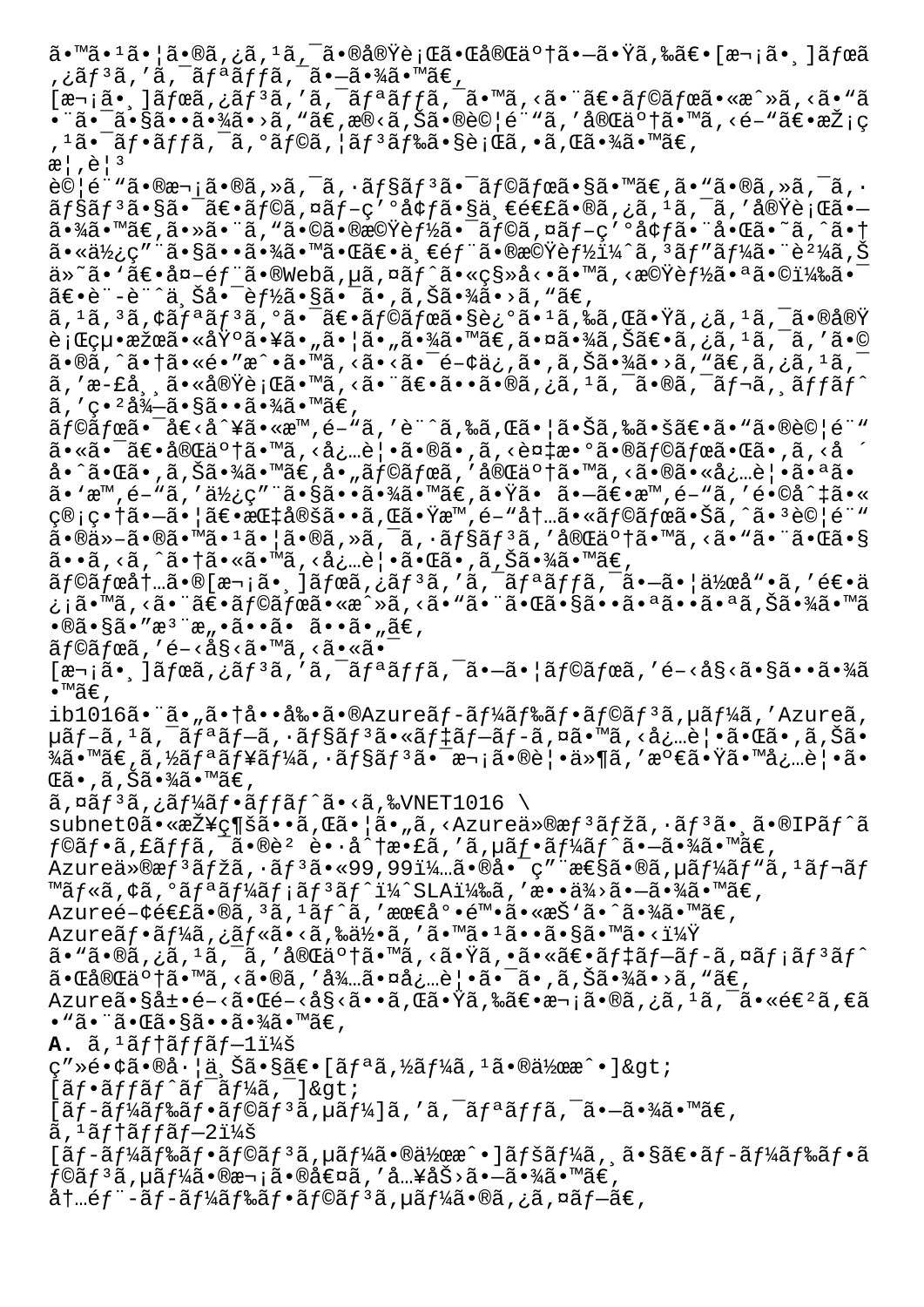ajza,¤a, aj=a,/2aj•aj a• at•e<sub>l</sub>sa®ya,µaj=a,=a, aj=aj=a,•ajsaj=a•s 実行ã••ã,Œã•¦ã•"ã,<ã,¢ãƒ–リ㕌99.99%㕮碰率ã•§å^©ç″¨å•¯è  $f\frac{1}{2}a \cdot a \cdot a$ ;  $\frac{1}{2}a \cdot a \cdot a$ ;  $\frac{1}{2}a \cdot a \cdot a$ ;  $\frac{1}{2}a \cdot a \cdot a$ ;  $\frac{1}{2}a \cdot a \cdot a$ ;  $\frac{1}{2}a \cdot a \cdot a$ ;  $\frac{1}{2}a \cdot a \cdot a$ ;  $\frac{1}{2}a \cdot a \cdot a$ ;  $\frac{1}{2}a \cdot a \cdot a$ ;  $\frac{1}{2}a \cdot a \cdot a \cdot a$ ;  $\frac{1}{2}a \cdot a \cdot a \cdot a$ ;  $\frac{1}{2}a \cdot a \cdot a \$ VNET1018 \ subnet0-æ—¢å-~ã•®ã,µãf-ãf•ãffãf^ã•®ãfªã,1ãf^ã•<ã,‰é• 択㕗㕟ã ,µãƒ–フッãƒ^ç″¨ã€, ã, <sup>ı</sup>ãf†ãffãf—3:ä»-ã•®è¨-定ã•®ãf‡ãf•ã,©ãf«ãf^値ã, ′å•–ã• `å…¥ã, ΋€•[作æ^•]ã,′ã,¯ãƒªãƒfã,¯ã•–㕦ãƒ-ードフラãƒ $^3$ ã,µãƒ¼ã,′作 æ^•㕖㕾ã•™ã€,  $B. \tilde{a}$ ,  $\tilde{a}$ f tã f fã f -  $1\tilde{a}$  x  $\tilde{a}$  $C'' \geq 0$  $\leq \epsilon$ .  $\mathbb{S}$ a.  $\mathbb{S}$ a.  $\mathbb{S}$ a $\epsilon$ .  $\mathbb{S}$ a  $\epsilon$ .  $\mathbb{S}$ a.  $\mathbb{S}$ a.  $\mathbb{S}$ a.  $\mathbb{S}$ a.  $\mathbb{S}$ a.  $\mathbb{S}$ a.  $\mathbb{S}$ a.  $\mathbb{S}$ a.  $\mathbb{S}$ a.  $\mathbb{S}$  $[\tilde{a}f\cdot\tilde{a}ff\tilde{a}f\hat{a}f\tilde{a}f^T\tilde{a}f^T\tilde{a}f^T\tilde{a}]$  >  $[$ ã $f$ -ã $f$ ¼ã $f$ ‰ã $f$ •ã $f$ ©ã $f$ ªã, $\mu$ ã $f$ ¼ $]$ ã, 'ã, $\bar{a}$ , $\bar{a}$  $f$ ªã $f$ ã, $\bar{a}$ , $\bar{a}$ , $\bar{a}$ • $\bar{a}$ « $\bar{a}$ « $\bar{a}$ « $\bar{a}$ ã, 1ãf†ãffãf—2:  $[{\tilde a}f-{\tilde a}f$ ¼ã $f$ ‰ã $f\cdot{\tilde a}f$ ©ã $f$  ${\tilde a}$ ,  $\mu{\tilde a}f$ ¼ã $\cdot{\tilde a}$ ®ä½œ $\cdot{\tilde a}f$ ¼ã,  $\tilde a$ ,  ${\tilde a}$  $\cdot{\tilde s}$ ã $f$ –ã $f$ ¼ã $f$ ‰ã $f\cdot{\tilde a}$  $f$ ©ã $f$ ªã,µã $f$ ¼ã•®æ¬¡ã•®å€¤ã,′å…¥åŠ>㕗㕾ã•™ã€, myLoadBalancer-ãf-ãf¼ãf‰ãf•ãf©ãf<sup>3</sup>ã,µãf¼ã•®å••剕ã€, 内部-ãƒ-ードフラリã,µãƒ¼ã•®ã,¿ã,¤ãƒ–ã€,  $\mathring{\rm{a}}\ddot{\rm{Y}}$ °æœ¬–SKUãf•ã $f^1$ ¼ã, ã $f$ §ã $f$ ªç″¨ã $\in$ ,  $\tilde{a}f\tilde{z}$ ã,  $\tilde{a}f - \tilde{a}f - \tilde{a}f'$ an i  $\tilde{a}f - \tilde{a}f$ is i sá $\mathbb{R}$ cá,  $\tilde{a}f - \tilde{a}f$ ian i  $\tilde{a}f - \tilde{a}f$ ian i sá $f$ s i sán $\tilde{a}f$ 実行ã••ã,Œã•¦ã•"ã,<ã,¢ãƒ–リ㕌99.99%㕮碰率ã•§å^©ç″¨å•¯è  $f$ ½ã•«ã•ªã, <ã• "ã• ¨ã, '俕証ã•-㕦ã• "㕾ã• ™ã€, VNET1016 \ subnet0-æ—¢å-~ã•®ã,µãf-ãf•ãffãf^ã•®ãfªã,1ãf^ã•<ã,‰é• 択㕗㕟ã ,  $\mu$ ã f –ã f •ã f f ã f ^ç" "ã €, ã, <sup>ı</sup>テッ–3:他㕮訖定㕮デフã,©ãƒ«ãƒ^値ã, ′å•–ã• `å…¥ã, ΋€•[作æ^•]ã,′ã,¯ãƒªãƒfã,¯ã•–㕦ãƒ-ードフラãƒ $^3$ ã,µãƒ¼ã,′作 æ^•㕖㕾ã•™ã€, **Answer: B**

Related Posts Demo 700-240 Test.pdf C\_SM100\_7210 Test Torrent.pdf Exam 220-1001 Objectives Pdf Latest C\_ARSOR\_2202 Study Materials.pdf [Latest 1z0-1032-22 St](http://superwszywka.pl/torrent/static-700-240-exam/Demo--Test.pdf-516162.html)[udy Notes](http://superwszywka.pl/torrent/static-C_SM100_7210-exam/Test-Torrent.pdf-162627.html) [C\\_THR92\\_2111 Cert Guide](http://superwszywka.pl/torrent/static-220-1001-exam/Exam--Objectives-Pdf-737383.html) Demo C\_S4CPS\_2105 Test [Examcollection Professional-Da](http://superwszywka.pl/torrent/static-1z0-1032-22-exam/Latest--Study-Notes-848405.html)[ta-Enginee](http://superwszywka.pl/torrent/static-C_ARSOR_2202-exam/Latest--Study-Materials.pdf-405051.html)r Questions Answers [030-100 Certification T](http://superwszywka.pl/torrent/static-C_THR92_2111-exam/Cert-Guide-404050.html)raining C1000-116 Demo Test [Valid 1Z1-888 Exam Sims](http://superwszywka.pl/torrent/static-C_S4CPS_2105-exam/Demo--Test-161627.html) [HPE6-A83 Frequent Updates](http://superwszywka.pl/torrent/static-Professional-Data-Engineer-exam/Examcollection--Questions-Answers-848404.html) [Test Certification](http://superwszywka.pl/torrent/static-C1000-116-exam/Demo-Test-050515.html) [700-841 Cos](http://superwszywka.pl/torrent/static-030-100-exam/Certification-Training-515162.html)t [Health-Cloud-Accredited](http://superwszywka.pl/torrent/static-1Z1-888-exam/Valid--Exam-Sims-373838.html)-Professional Actual Braindumps EX447 Valid Test Book [C\\_S4FCF\\_2021 New Practice](http://superwszywka.pl/torrent/static-HPE6-A83-exam/Frequent-Updates-273838.html) Materials [Reliable JN0-363 Braindumps Pdf](http://superwszywka.pl/torrent/static-700-841-exam/Test-Certification--Cost-162627.html) [Reliable C-S4CSC-2108](http://superwszywka.pl/torrent/static-EX447-exam/Valid-Test-Book-484040.html) [Test Topics](http://superwszywka.pl/torrent/static-Health-Cloud-Accredited-Professional-exam/Actual-Braindumps-838404.html)